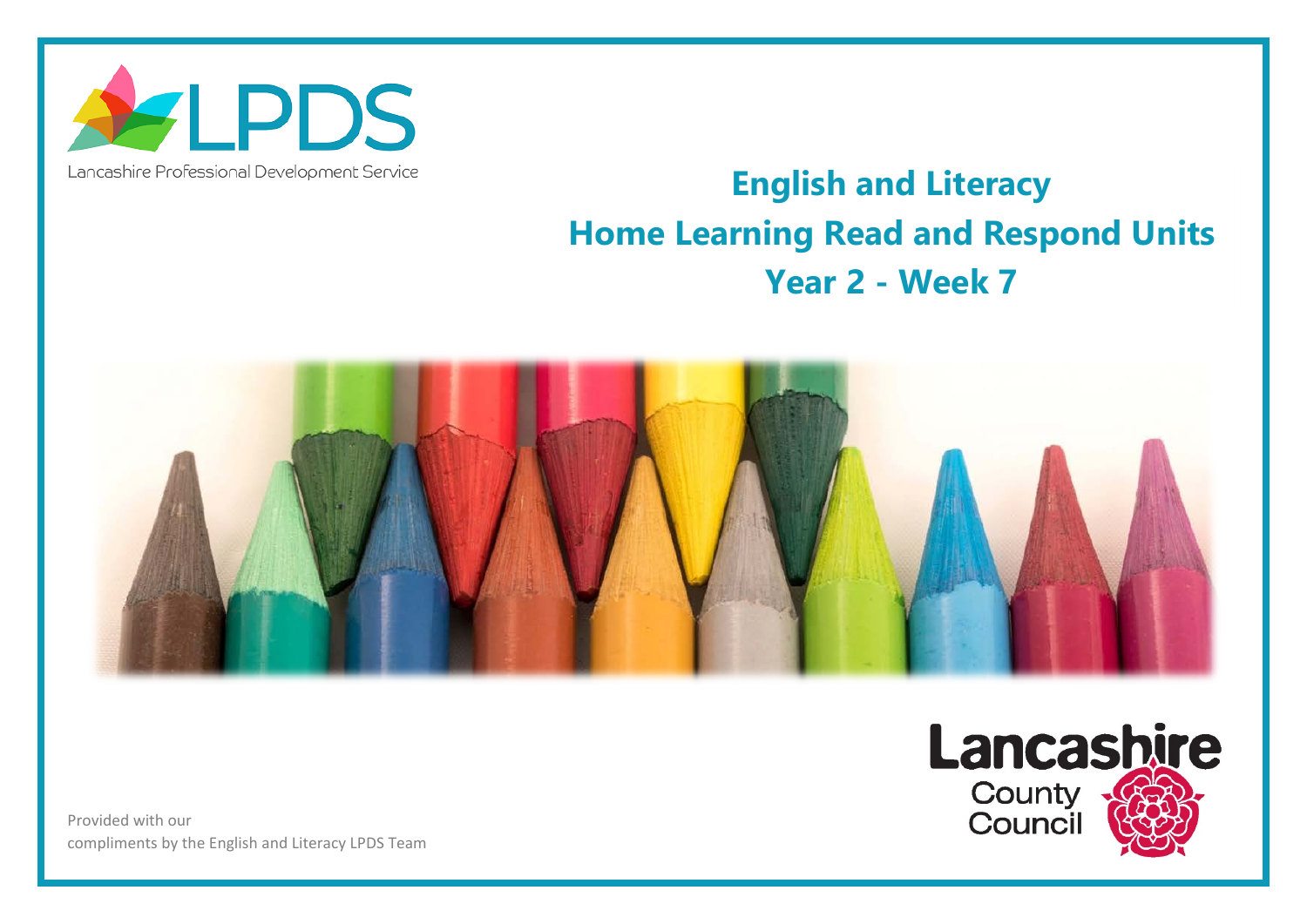

| <b>Week Seven</b>      |                            |                         |                          |                         |                             |  |  |
|------------------------|----------------------------|-------------------------|--------------------------|-------------------------|-----------------------------|--|--|
| <b>Year 2</b>          | Day 1                      | Day 2                   | Day 3                    | Day 4                   | Day 5                       |  |  |
| <b>Focus theme:</b>    | Explain to your child that | Read the opening        | Watch and listen to We   | Watch and 'read' the    | Using your plan from        |  |  |
| Be happy! Be           | this week you are going    | extract of The Koala    | Are All Wonders by R. J. | picture book / Walk     | yesterday, write your       |  |  |
| brave! Be kind!        | to share some inspiring    | Who Could by Rachel     | Palacio here:            | With Vanessa by         | story – either to match $I$ |  |  |
|                        | stories together. Discuss  | Bright here:            | https://www.youtube.c    | Kerascoët with the      | Walk With Vanessa or        |  |  |
| This week you will     | what the word inspiring    | https://www.lovereadin  | om/watch?v=IWOuoaAt      | sound turned off:       | your own story about        |  |  |
| explore some           | means. Make links to       | g4kids.co.uk/book/1378  | <b>XGE</b>               | https://www.youtube.c   | kindness.                   |  |  |
| inspiring stories with | inspire, inspired,         | 4/The-Koala-Who-        | Due to the sensitive     | om/watch?v=zbFpcPJ1     |                             |  |  |
| key messages.          | inspiration, etc. Look at  | Could-by-Rachel-        | content of this book, it | <b>OEU</b>              | Use the pictures in the     |  |  |
| Towards the end of     | synonyms (words that       | Bright.html             | is advised that the      | Pause the story         | book or your own plan       |  |  |
| the week, you will     | mean similar) using Word   | (You will need to       | book is shared and       | throughout to discuss   | to help you sequence        |  |  |
| have the               | Hippo to expand on         | become a member of      | discussed with an adult  | what is happening on    | the different parts of      |  |  |
| opportunity to         | vocabulary.                | LoveReading4Kids.       | throughout the           | each page.              | your story.                 |  |  |
| spread a little        | https://www.wordhippo.     | Membership is free).    | reading.                 |                         |                             |  |  |
| happiness by writing   | com/                       | Make a list of all the  | Points for discussion:   | Now watch this version  | Remember to rehearse        |  |  |
| your own story to      |                            | reasons why Kevin the   | What does the word       | with the sound on:      | each sentence out loud      |  |  |
| inspire others.        | Listen to The Lion Inside  | Koala chose not to      | unique mean? What        | https://www.youtube.c   | to check it makes sense     |  |  |
|                        | by Rachel Bright up to     | move or to change.      | does the word wonder     | om/watch?v=bF1FhV B     | before you write it         |  |  |
| <b>When following</b>  | $0:45$ mins:               |                         | mean? What does the      | w3w&t=9s                | down.                       |  |  |
| links online, parents  | https://www.youtube.co     | Watch and listen to the | phrase hurt my feelings  |                         |                             |  |  |
| should monitor that    | m/watch?v=GlfDD3gYZ 0      | story here up to 4:09   | mean?                    | Your task over the next | Include character           |  |  |
| children are           | Ask your child: 'What do   | mins:                   | How does the main        | two sessions is to      | thoughts and feelings -     |  |  |
| remaining on that      | you know about the         | https://www.youtube.c   | character feel when      | choose between either   | remember you want to        |  |  |
| page only and are      | mouse?' Write a brief      | om/watch?v=Wmgxgat      | others point or laugh?   | one of the following:   | inspire your reader to be   |  |  |
| keeping safe online.   | character description of   | 6HFI                    | How does he feel when    | Write the story to      | kind too!                   |  |  |
|                        | the mouse, encouraging     | Imagine you are one of  | he puts on his helmet    | match the picture book  |                             |  |  |
|                        | your child to use some of  | the wild animals trying | and travels across the   | <b>or</b>               | You may also choose to      |  |  |
|                        | words and phrases from     | to convince Kevin to    | galaxy? What do you      | Write a story about a   | include some of the new     |  |  |
|                        | the text.                  | come down from his      | think it means when the  | time when you have      | vocabulary you have         |  |  |
|                        | Continue watching the      | tree. What might you    | narrator says that       | shown or seen           | found this week.            |  |  |
|                        | clip up to 1:30 mins. Ask  | say to him to persuade  | perhaps people could     | someone else show an    |                             |  |  |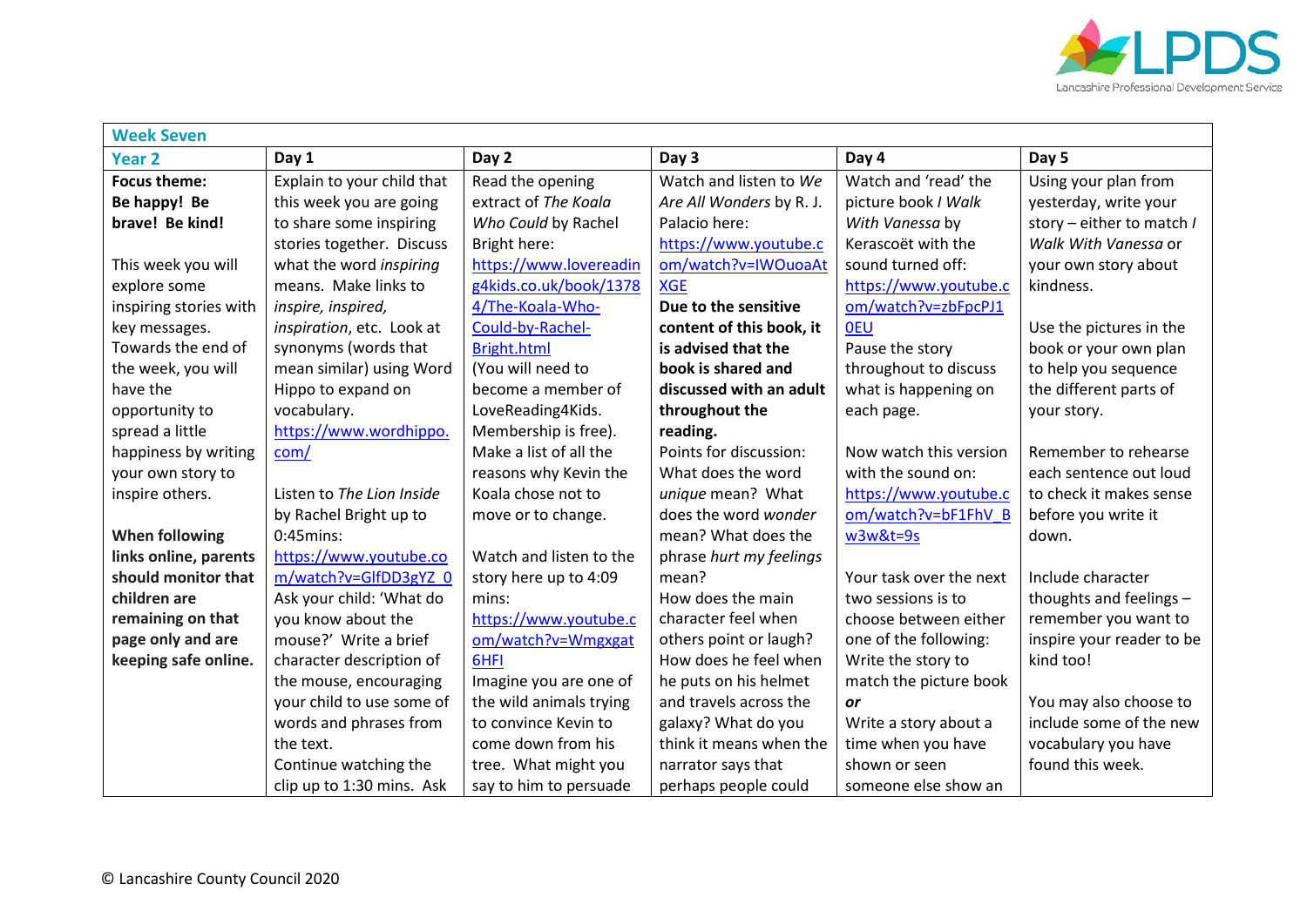

| your child: 'What do you    | him? Write a              | 'change the way they      | act of kindness that has  | Proof-read your work to    |
|-----------------------------|---------------------------|---------------------------|---------------------------|----------------------------|
| know about the lion?'       | persuasive speech to      | see?' Talk together       | spread. This might        | check for spelling and     |
| Now write a brief           | shout up to Kevin in his  | about how we are all      | have been towards a       | punctuation.               |
| character description of    | treetop! Try to include   | wonders - include         | friend, family member,    |                            |
| the lion, encouraging       | lots of reasons - you     | everyone in your          | new child in the class,   | If you have written the    |
| your child to use words     | can use some of the       | household!                | etc.                      | story to match / Walk      |
| and phrases from the        | ideas listed earlier in   |                           |                           | With Vanessa, you could    |
| text. Discuss how the       | the book too!             | The book concludes        | Discuss your version of   | replay the sharing of the  |
| mouse and the lion are      |                           | with the sentence: Look   | the story. Re-tell it out | pictures here:             |
| different.                  | You might want to use     | with kindness and you     | loud to a member of       | https://www.youtube.co     |
|                             | some of the following     | will always find wonder.  | your family.              | m/watch?v=zbFpcPJ10E       |
| Continue watching up to     | sentences or sentence     |                           |                           | $U$ (with no sound) – with |
| 2:51 mins. Discuss how      | starters to help you:     | Find some synonyms for    | If you are going to write | you reading your version   |
| the mouse is feeling.       | Kevin, I really do think  | kindness here:            | the story to match /      | of the story over the top. |
| How does he convince        | you should come down      | https://www.wordhipp      | Walk with Vanessa, you    |                            |
| himself to go to the lion?  | from the tree now!        | o.com/ to expand on       | could rehearse your       | Share your story with      |
| List all the reasons.       | First of all              | vocabulary.               | sentences out loud        | your family or post it to  |
|                             | Another reason is         |                           | over the playing of the   | your teacher if you can.   |
| Continue watching up to     | Have you thought about    | Make a poster about       | pictures.                 | Enjoy spreading some       |
| 4:02 mins. What do you      | ?                         | being kind. Write the     |                           | kindness!                  |
| know about the lion         | What if ?                 | final sentence from the   | If you are planning your  |                            |
| now? Compare with the       | When you come down,       | book - Look with          | own story, you could      |                            |
| original description of the |                           | kindness and you will     | draw a story map of the   |                            |
| lion you wrote earlier.     | If you come down,         | always find wonder $-$ in | key events, attaching     |                            |
| Watch and enjoy to the      | Finally                   | bold in the middle of     | some key words or         |                            |
| end of the story. Did the   | Remember to try and       | your poster. Around       | phrases.                  |                            |
| ending surprise you?        | reassure Kevin - you are  | the outside, record all   |                           |                            |
| What did the mouse and      | writing as if you are one | the different ways you    |                           |                            |
| lion learn?                 | of his friends!           | can show kindness.        |                           |                            |
| Watch and enjoy a rap       |                           | Remember kindness         |                           |                            |
| version of the story here:  | Rehearse each sentence    | can often be shown in     |                           |                            |
| https://www.youtube.co      | before you write it       | the smallest of actions,  |                           |                            |